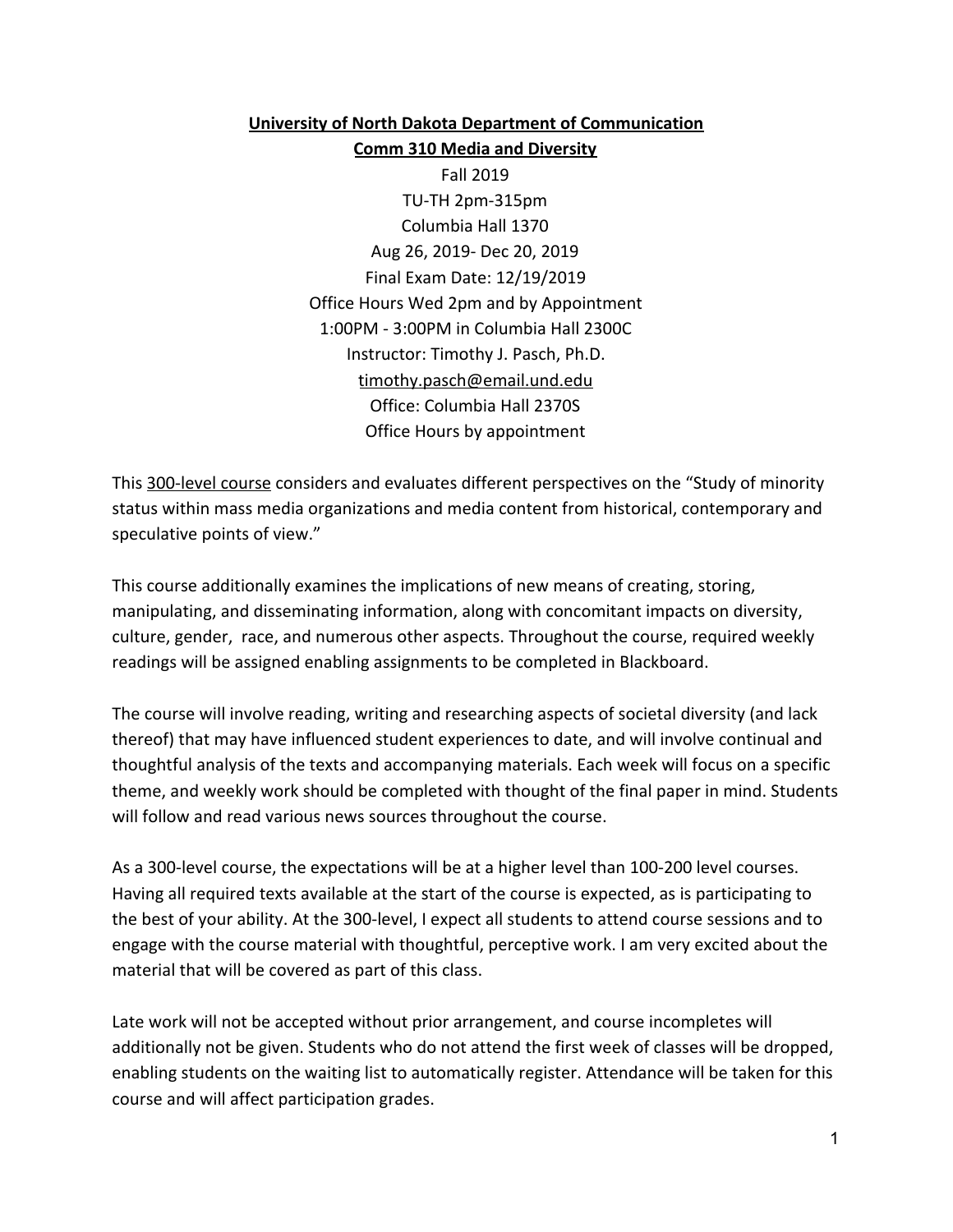At all times we will adhere to the UND Code of Student Life found at the link below: <https://und.edu/student-affairs/code-of-student-life/>

#### **REQUIRED TEXTS**

**1) Race/Gender/Class/Media: Considering Diversity Across Audiences, Content, and Producers 4th Edition**

**<https://www.amazon.com/Race-Gender-Class-Media-Considering-ebook/dp/B07PB5W28X> ISBN-13: 978-1138069794 ISBN-10: 1138069795**

# **2) Reporting Inequality: Tools and Methods for Covering Race and Ethnicity [https://www.amazon.com/Reporting-Inequality-Methods-Covering-Ethnicity/dp/113884988](https://www.amazon.com/Reporting-Inequality-Methods-Covering-Ethnicity/dp/113884988X) [X](https://www.amazon.com/Reporting-Inequality-Methods-Covering-Ethnicity/dp/113884988X)**

#### **ISBN-13: 978-1138849884 ISBN-10: 113884988X**

In addition to the text above, students will review news media, podcasts, PDF materials, and other work that will be provided via Blackboard.

# **WEEKLY WORK and EXAMINATIONS**

- In order to succeed in the course, you must keep up with the readings and submit weekly assignments on time.
- Late work will not be accepted. This policy is designed to encourage a strong work ethic, awareness of deadlines, and academic/scholarly time-management.
- Weekly assignments and final papers must be submitted electronically via Blackboard (work will not be accepted via email or via paper copy unless announced)
- Attendance and engagement matters. Your grade will be impacted by the extent to which you engage with the course material and your peers.
	- Multiple assignments will be completed in-class, these cannot be made up if missed.
- The quality of your writing is important in the class. At this level I expect writing quality to be at an already professional level. I will provide some corrections/feedback however cannot provide writing tutorials. Rubrics are provided in the course to guide you in assignments and assist in grading.
	- $\circ$  I reserve the right to request that you participate in a UND Writing Center tutorial if I feel that your writing requires special assistance and/or if I feel that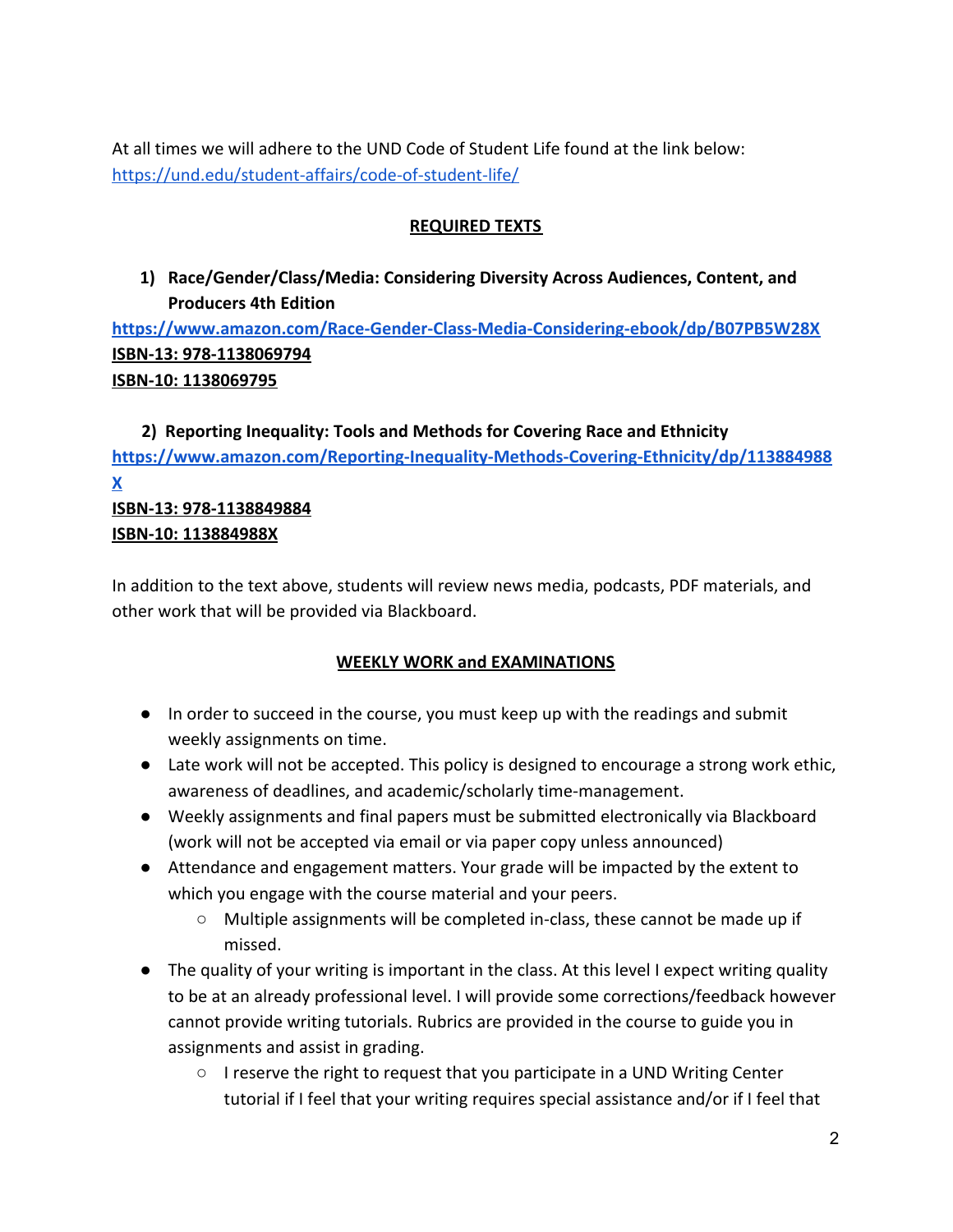you could benefit from a personalized mentorship experience.

### **POTENTIAL INTERNSHIP OPPORTUNITIES**

**The City of Grand Forks will be making 6 paid internships available this coming Spring, some potentially for Communication students with experience with knowledge of media and diversity. More information will be provided regarding this exciting opportunity as it becomes available.**

# **GRADING**

The University of North Dakota Department of Communication takes scholastic dishonesty and plagiarism very seriously. Read the following information closely and complete the assigned tutorials and corresponding tests if you haven't already.

If you engage in scholastic dishonesty, disciplinary action at both the departmental and university level will be taken, which could result in failing the course and/or expulsion from the university. Examples of scholastic dishonesty include:

Recycling prior work: submitting work previously submitted and evaluated for course credit in prior sections of this course or in other courses.

Cheating: copying from another student's test; possessing or using material during a test not authorized by the person giving the test; collaborating with or seeking aid from another student during a test without permission from the instructor; knowingly using, buying, selling, stealing, transporting, or soliciting in whole or in part the contents of an unadministered test; substituting for another student or permitting another student to substitute for oneself to take a test; bribing another person to obtain an unadministered test or information about an unadministered test.

Plagiarism: appropriation, buying, receiving as a gift, or obtaining by any means another person's work and the unacknowledged submission or incorporation of it in one's own work.

Collusion: unauthorized collaboration with another person in preparing any academic work offered for credit.

All COMM majors and students taking COMM classes are required to pass a brief online course that teaches them how to identify plagiarism. This course was put together by Indiana University, which has kindly allowed us to utilize it for our own students. To pass the course,